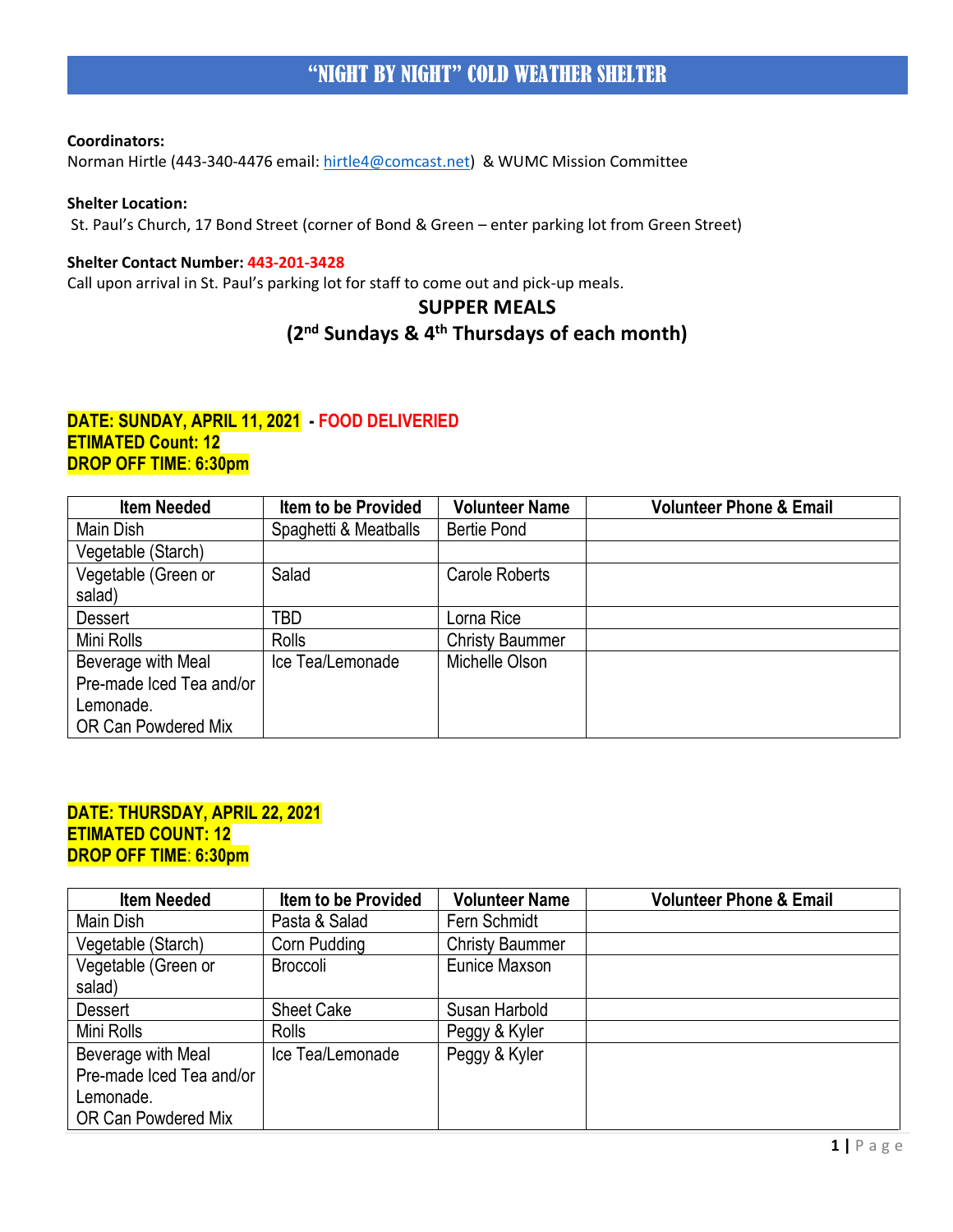Norman Hirtle (443-340-4476 email: [hirtle4@comcast.net\)](mailto:hirtle4@comcast.net) & WUMC Mission Committee

## **Shelter Location:**

St. Paul's Church, 17 Bond Street (corner of Bond & Green – enter parking lot from Green Street)

#### **Shelter Contact Number: 443-201-3428**

Call upon arrival in St. Paul's parking lot for staff to come out and pick-up meals.

# **SUPPER MEALS (2nd Sundays & 4th Thursdays of each month)**

## **DATE: SUNDAY, MAY 9, 2021 ETIMATED COUNT FROM CLARE KAZYAK: DROP OFF TIME**: **6:30pm**

| <b>Item Needed</b>       | <b>Item to be Provided</b> | <b>Volunteer Name</b>  | <b>Volunteer Phone &amp; Email</b> |
|--------------------------|----------------------------|------------------------|------------------------------------|
| Main Dish                | TBD                        | <b>Bertie Pond</b>     |                                    |
| Vegetable (Starch)       | TBD                        | Norman Hirtle          |                                    |
| Vegetable (Green or      | Green Veg.                 | <b>Christy Baummer</b> |                                    |
| salad)                   |                            |                        |                                    |
| <b>Dessert</b>           | TBD                        | Lorna Rice             |                                    |
| Mini Rolls               | <b>Rolls</b>               | <b>Christy Baummer</b> |                                    |
| Beverage with Meal       | Ice Tea/Lemonade           | Michelle Olson         |                                    |
| Pre-made Iced Tea and/or |                            |                        |                                    |
| Lemonade.                |                            |                        |                                    |
| OR Can Powdered Mix      |                            |                        |                                    |

## **DATE: THURSDAY, MAY 27, 2021 ETIMATED COUNT (get from Clare Kazyak) DROP OFF TIME**: **6:30pm**

| <b>Item Needed</b>       | <b>Item to be Provided</b> | <b>Volunteer Name</b> | <b>Volunteer Phone &amp; Email</b> |
|--------------------------|----------------------------|-----------------------|------------------------------------|
| Main Dish                | <b>Fried Chicken</b>       | Connie & Dave         |                                    |
| Vegetable (Starch)       | TBD                        | Connie & Dave         |                                    |
| Vegetable (Green or      | Green Veg.                 | Connie & Dave         |                                    |
| salad)                   |                            |                       |                                    |
| <b>Dessert</b>           | TBD                        | Lorna Rice            |                                    |
| Mini Rolls               | <b>Rolls</b>               | Mary Louise Poole     |                                    |
| Beverage with Meal       | Ice Tea/Lemonade           | Mary Louise Poole     |                                    |
| Pre-made Iced Tea and/or |                            |                       |                                    |
| Lemonade.                |                            |                       |                                    |
| OR Can Powdered Mix      |                            |                       |                                    |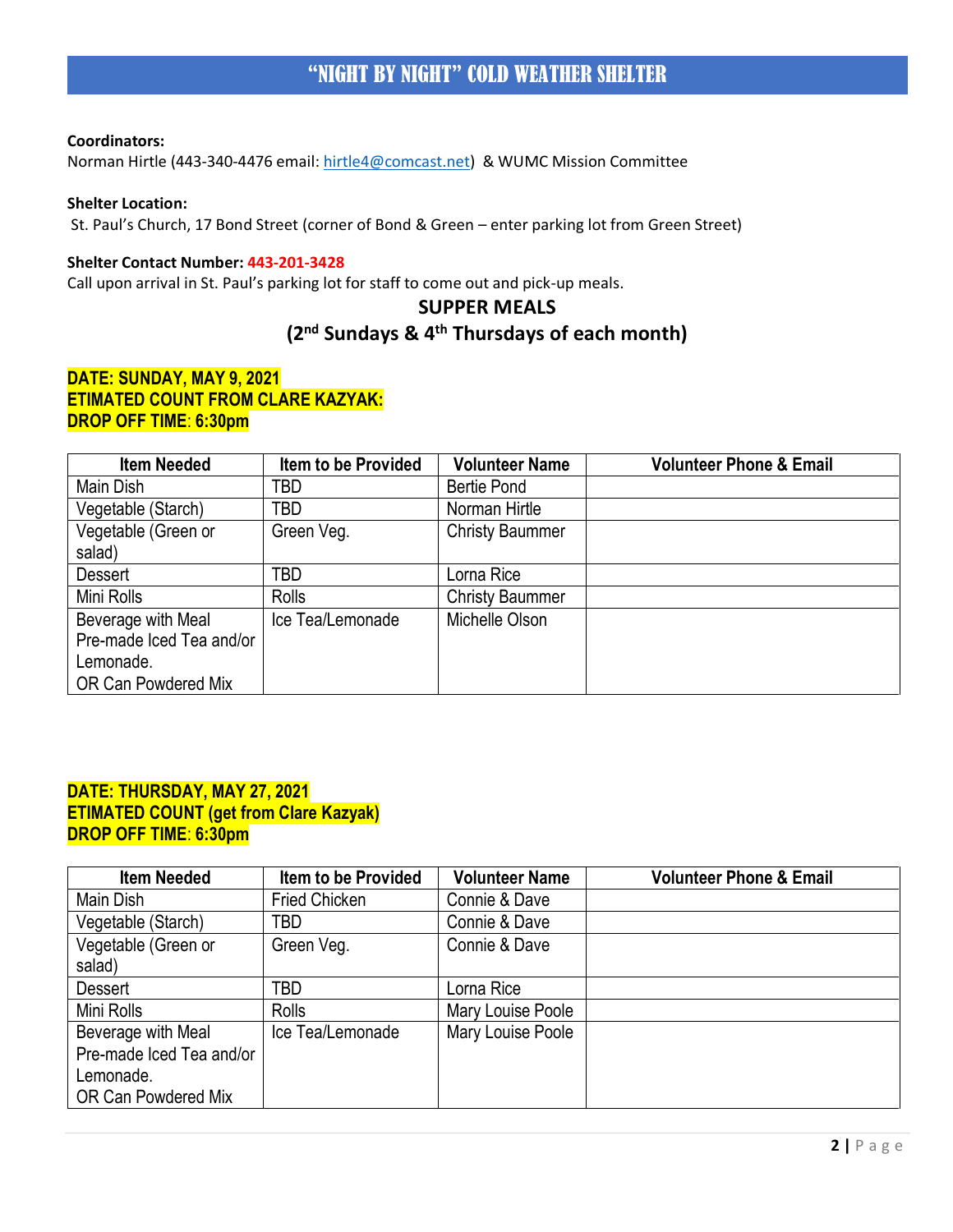Norman Hirtle (443-340-4476 email: [hirtle4@comcast.net\)](mailto:hirtle4@comcast.net) & WUMC Mission Committee

## **Shelter Location:**

St. Paul's Church, 17 Bond Street (corner of Bond & Green – enter parking lot from Green Street)

#### **Shelter Contact Number: 443-201-3428**

Call upon arrival in St. Paul's parking lot for staff to come out and pick-up meals.

# **SUPPER MEALS**

# **(2nd Sundays & 4th Thursdays of each month)**

## **DATE: SUNDAY, JUNE 13, 2021 ETIMATED COUNT FROM CLARE KAZYAK: DROP OFF TIME**: **6:30pm**

| <b>Item Needed</b>         | <b>Item to be Provided</b> | <b>Volunteer Name</b>  | <b>Volunteer Phone &amp; Email</b> |
|----------------------------|----------------------------|------------------------|------------------------------------|
| Main Dish                  | TBD                        | Bob & Dot White        |                                    |
| <b>Vegetable (Starch)</b>  |                            |                        |                                    |
| <b>Vegetable (Green or</b> |                            |                        |                                    |
| salad)                     |                            |                        |                                    |
| <b>Dessert</b>             | TBD                        | orna Rice              |                                    |
| Mini Rolls                 | Rolls                      | <b>Christy Baummer</b> |                                    |
| Beverage with Meal         | Ice Tea/Lemonade           | Michelle Olson         |                                    |
| Pre-made Iced Tea and/or   |                            |                        |                                    |
| Lemonade.                  |                            |                        |                                    |
| OR Can Powdered Mix        |                            |                        |                                    |

## **DATE: THURSDAY, JUNE 24, 2021 ETIMATED COUNT (get from Clare Kazyak) DROP OFF TIME**: **6:30pm**

| Item to be Provided | <b>Volunteer Name</b>  | <b>Volunteer Phone &amp; Email</b> |
|---------------------|------------------------|------------------------------------|
|                     |                        |                                    |
|                     |                        |                                    |
|                     |                        |                                    |
|                     |                        |                                    |
| TBD                 | Lorna Rice             |                                    |
|                     |                        |                                    |
| Ice Tea/Lemonade    | <b>Christy Baummer</b> |                                    |
|                     |                        |                                    |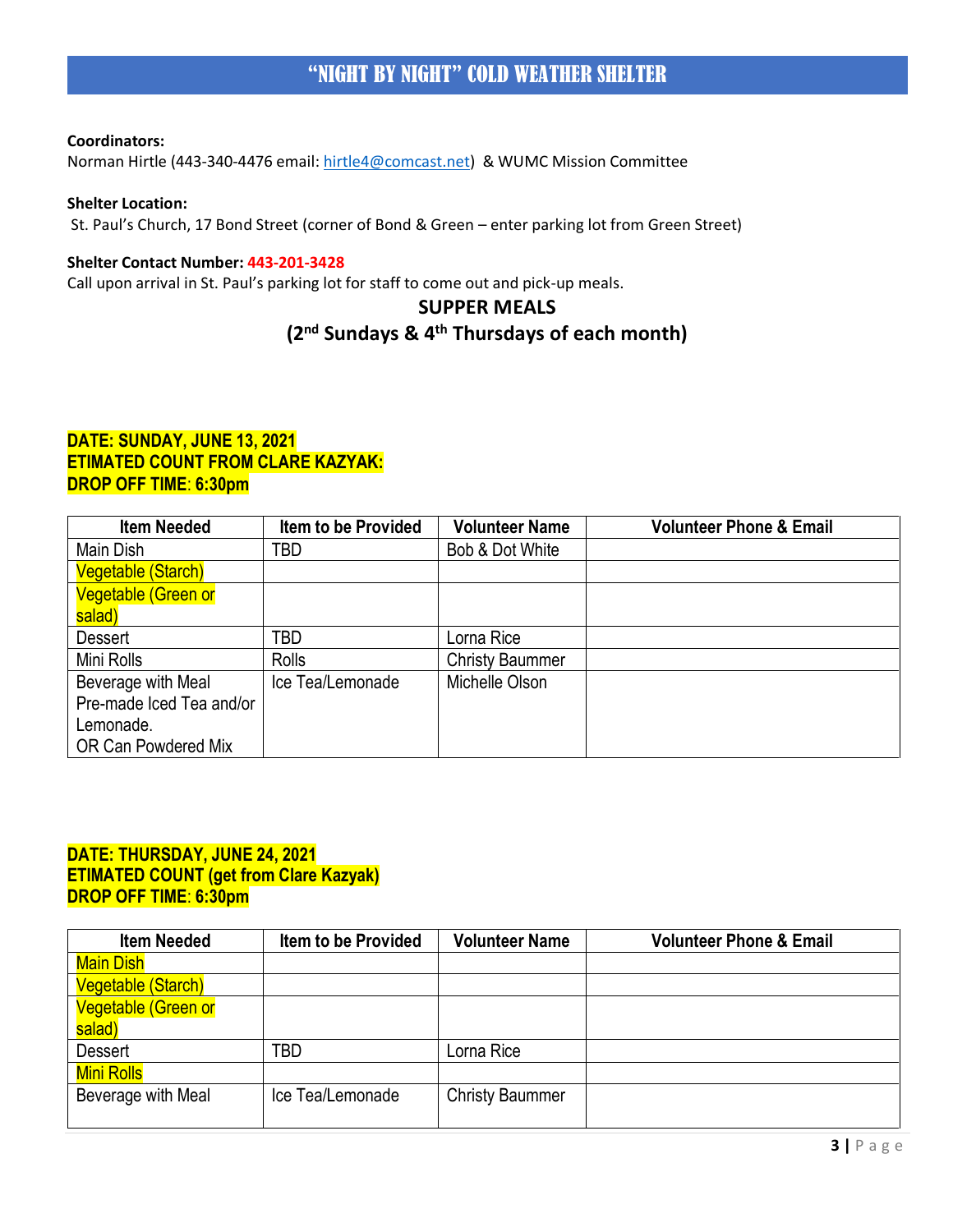Norman Hirtle (443-340-4476 email: [hirtle4@comcast.net\)](mailto:hirtle4@comcast.net) & WUMC Mission Committee

## **Shelter Location:**

St. Paul's Church, 17 Bond Street (corner of Bond & Green – enter parking lot from Green Street)

#### **Shelter Contact Number: 443-201-3428**

Call upon arrival in St. Paul's parking lot for staff to come out and pick-up meals.

# **SUPPER MEALS**

# **(2nd Sundays & 4th Thursdays of each month)**

## **DATE: SUNDAY, JULY 11, 2021 ETIMATED COUNT FROM CLARE KAZYAK: DROP OFF TIME**: **6:30pm**

| <b>Item Needed</b>         | <b>Item to be Provided</b> | <b>Volunteer Name</b>  | <b>Volunteer Phone &amp; Email</b> |
|----------------------------|----------------------------|------------------------|------------------------------------|
| <b>Main Dish</b>           |                            |                        |                                    |
| Vegetable (Starch)         |                            |                        |                                    |
| <b>Vegetable (Green or</b> |                            |                        |                                    |
| salad)                     |                            |                        |                                    |
| <b>Dessert</b>             | TBD                        | Lorna Rice             |                                    |
| Mini Rolls                 | Rolls                      | <b>Christy Baummer</b> |                                    |
| Beverage with Meal         | Ice Tea/Lemonade           | Michelle Olson         |                                    |
| Pre-made Iced Tea and/or   |                            |                        |                                    |
| Lemonade.                  |                            |                        |                                    |
| OR Can Powdered Mix        |                            |                        |                                    |

## **DATE: THURSDAY, JULY 22, 2021 ETIMATED COUNT (get from Clare Kazyak) DROP OFF TIME**: **6:30pm**

| <b>Item Needed</b>         | <b>Item to be Provided</b> | <b>Volunteer Name</b>  | <b>Volunteer Phone &amp; Email</b> |
|----------------------------|----------------------------|------------------------|------------------------------------|
| <b>Main Dish</b>           |                            |                        |                                    |
| Vegetable (Starch)         |                            |                        |                                    |
| <b>Vegetable (Green or</b> |                            |                        |                                    |
| salad)                     |                            |                        |                                    |
| <b>Dessert</b>             | <b>TBD</b>                 | Lorna Rice             |                                    |
| Mini Rolls                 |                            |                        |                                    |
| Beverage with Meal         | Ice Tea/Lemonade           | <b>Christy Baummer</b> |                                    |
| Pre-made Iced Tea and/or   |                            |                        |                                    |
| Lemonade.                  |                            |                        |                                    |
| OR Can Powdered Mix        |                            |                        |                                    |